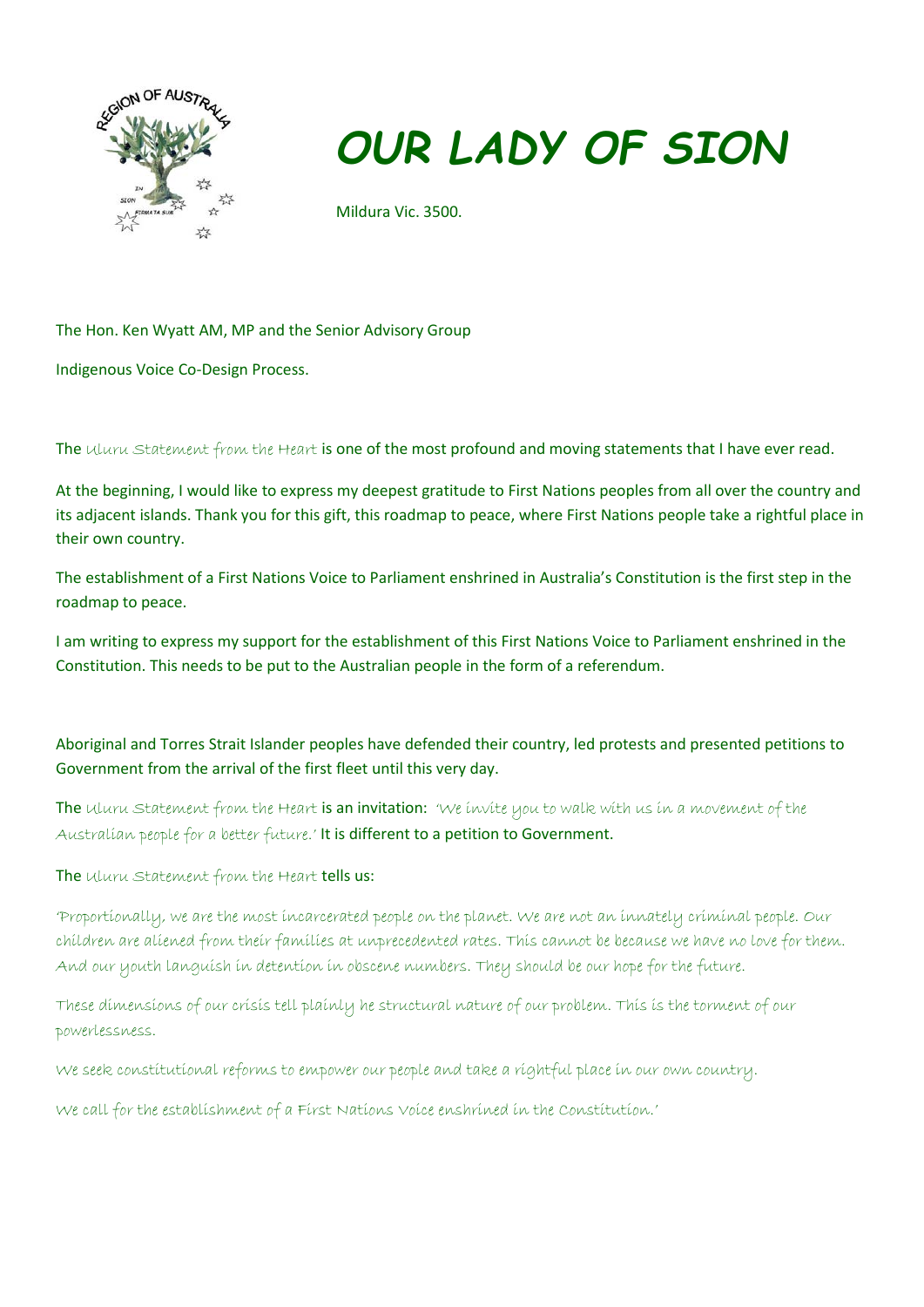The Royal Commission into Aboriginal Deaths in Custody took place from 1987-1991.

The National Inquiry into the Separation of Aboriginal and Torres Strait islander Children from Their Families from May 1995-May1997.

Both these investigations, significant, among many other inquiries and records, hold the testimonies of dreadful , sorrowful things that Aboriginal and Torres Strait Islander peoples have endured.

I support the establishment of a First Nations Voice enshrined in the Constitution because this is the only way the Voice can be protected.

A referendum to change the Constitution requires the support of a majority of voters across the nation and a majority of voters in a majority of states.

This would give the First Nations Voice to Parliament a solid form of recognition, a solid foundation from which to speak on all laws and policies that concern First Nations peoples.

This would honour the special place of First Nations peoples, expressed so powerfully in the words of the Statement from the Heart:

'Our Aboriginal and Torres Strait Islander tribes were the first sovereign Nations of the Australian continent and adjacent islands, and possessed it under our own laws and customs. This our ancestors did, according to the reckoning of our culture, from the Creation, according to the common law from 'time immemorial', and according to science more than 60,000 years ago.'

Australia's Constitution is our foundational document setting out the legal and political basis of our democracy.

Nothing less than a change in the Constitution by referendum will do justice to what First Nations peoples have put before the Australian people at this time.

The uluru statement from the Heart speaks of Treaty and Truth in this way:

'Makarrata is the culmination of our agenda: the coming together after a struggle. It captures our aspirations for a truthful relationship with the people of Australia and a better future for our children based on justice and self determination.

We seek a Makarrata Commission to supervise a process of agreement-making between governments and First Nations and truth-telling about our history. '

The complex legislative processes involved in reaching a Makarrata cannot be negotiated when one party is in a powerless position. There needs to be an equal position between government and First Nations throughout all of the negotiations.